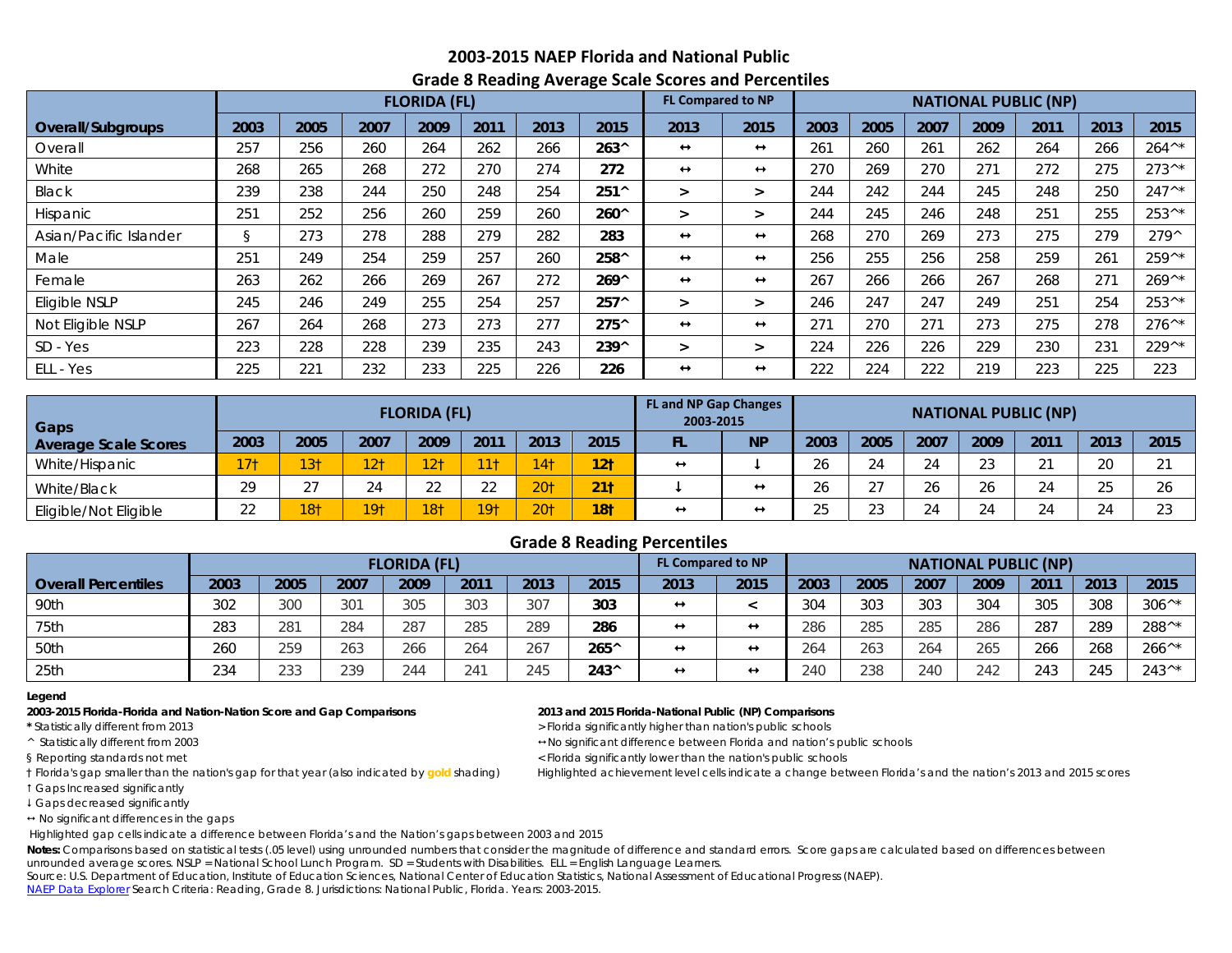|                        |      |      |      | <b>FLORIDA (FL)</b> |      |      |                | <b>FL Compared to NP</b><br><b>NATIONAL PUBLIC (NP)</b> |                   |      |      |      |      |      |      |                                        |
|------------------------|------|------|------|---------------------|------|------|----------------|---------------------------------------------------------|-------------------|------|------|------|------|------|------|----------------------------------------|
| Overall/Subgroups      | 2003 | 2005 | 2007 | 2009                | 2011 | 2013 | 2015           | 2013                                                    | 2015              | 2003 | 2005 | 2007 | 2009 | 2011 | 2013 | 2015                                   |
| Overall                | 68%  | 66%  | 71%  | 76%                 | 73%  | 77%  | 75%^           | $\leftrightarrow$                                       | $\leftrightarrow$ | 72%  | 71%  | 73%  | 74%  | 75%  | 77%  | 75%^*                                  |
| White                  | 79%  | 75%  | 80%  | 82%                 | 82%  | 84%  | 83%^           | $\leftrightarrow$                                       | $\leftrightarrow$ | 82%  | 81%  | 83%  | 83%  | 84%  | 85%  | 84%^*                                  |
| Black                  | 48%  | 47%  | 55%  | 62%                 | 57%  | 66%  | $63\%^{\circ}$ |                                                         | $\leftrightarrow$ | 53%  | 51%  | 54%  | 56%  | 58%  | 60%  | 58%^*                                  |
| Hispanic               | 62%  | 62%  | 67%  | 73%                 | 71%  | 73%  | 72%^           | $\geq$                                                  | ⋗                 | 54%  | 55%  | 57%  | 59%  | 63%  | 67%  | 65%^*                                  |
| Asian/Pacific Islander | S.   | 82%  | 91%  | 94%                 | 84%  | 84%  | 92%            | $\leftrightarrow$                                       | $\leftrightarrow$ | 78%  | 79%  | 79%  | 82%  | 82%  | 85%  | 85%^                                   |
| Male                   | 61%  | 59%  | 66%  | 71%                 | 69%  | 71%  | 70%^           | $\leftrightarrow$                                       | $\leftrightarrow$ | 67%  | 66%  | 68%  | 70%  | 70%  | 73%  | $70\%$ ^*                              |
| Female                 | 74%  | 73%  | 78%  | 81%                 | 78%  | 82%  | 81%^           | $\leftrightarrow$                                       | $\leftrightarrow$ | 77%  | 76%  | 77%  | 78%  | 79%  | 81%  | 79%^*                                  |
| Eligible NSLP          | 55%  | 56%  | 61%  | 67%                 | 65%  | 70%  | $69\%^{\circ}$ | ⋗                                                       | $\geq$            | 56%  | 57%  | 58%  | 60%  | 63%  | 66%  | $64\%$ <sup>^*</sup>                   |
| Not Eligible NSLP      | 78%  | 74%  | 79%  | 84%                 | 83%  | 86%  | 85%^           | $\leftrightarrow$                                       | $\leftrightarrow$ | 82%  | 81%  | 82%  | 84%  | 85%  | 87%  | 86%^*                                  |
| SD - Yes               | 29%  | 34%  | 36%  | 45%                 | 42%  | 50%  | 46%^           | $\geq$                                                  | $\geq$            | 32%  | 33%  | 34%  | 37%  | 36%  | 38%  | $36\%$ <sup><math>\wedge</math>*</sup> |
| ELL - Yes              | 34%  | 27%  | 40%  | 41%                 | 28%  | 30%  | 30%            | $\leftrightarrow$                                       | $\leftrightarrow$ | 29%  | 29%  | 29%  | 25%  | 29%  | 30%  | 28%                                    |

## **2003-2015 NAEP Florida and National Public Grade 8 Reading Percent at or above** *Basic*

| Gaps-Percent          |      |      |      | <b>FLORIDA (FL)</b> |      |      |         |                   | FL and NP Gap<br><b>Changes 2003-2015</b> | <b>NATIONAL PUBLIC (NP)</b> |      |      |      |      |      |      |  |  |  |
|-----------------------|------|------|------|---------------------|------|------|---------|-------------------|-------------------------------------------|-----------------------------|------|------|------|------|------|------|--|--|--|
| at or above Basic     | 2003 | 2005 | 2007 | 2009                | 2011 | 2013 | 2015    |                   | <b>NP</b>                                 | 2003                        | 2005 | 2007 | 2009 | 2011 | 2013 | 2015 |  |  |  |
| White/Hispanic        | 17%† | 13%1 | 13%† | <b>9%1</b>          | 11%† | 11%† | 11%     | $\leftrightarrow$ |                                           | 28%                         | 26%  | 26%  | 24%  | 21%  | 18%  | 19%  |  |  |  |
| White/Black           | 31%  | 28%  | 25%  | 20%1                | 25%  | 18%† | 20%     |                   |                                           | 29%                         | 30%  | 29%  | 27%  | 26%  | 25%  | 26%  |  |  |  |
| Eligible/Not Eligible | 23%  | 18%1 | 18%† | $7%$ †              | 18%  | 16%† | $16%$ † |                   |                                           | 26%                         | 24%  | 24%  | 24%  | 22%  | 21%  | 22%  |  |  |  |

At or above *Basic*: Partial mastery of prerequisite knowledge and skills needed for proficient work.

### **Legend**

**2003-2015 Florida-Florida and Nation-Nation Score and Gap Comparisons 2013 and 2015 Florida-National Public (NP) Comparisons**

- 
- 
- 
- 
- Gaps Increased significantly
- Gaps decreased significantly
- $\leftrightarrow$  No significant differences in the gaps

Highlighted gap cells indicate a difference between Florida's and the Nation's gaps between 2003 and 2015

Notes: Comparisons based on statistical tests (.05 level) using unrounded numbers that consider the magnitude of difference and standard errors. Score gaps are calculated based on differences between unrounded average scores. NSLP = National School Lunch Program. SD = Students with Disabilities. ELL = English Language Learners.

Source: U.S. Department of Education, Institute of Education Sciences, National Center of Education Statistics, National Assessment of Educational Progress (NAEP). [NAEP Data Explorer](http://nces.ed.gov/nationsreportcard/naepdata/) Search Criteria: Reading, Grade 8. Jurisdictions: National Public, Florida. Years: 2003-2015.

- \* Statistically different from 2013 **All and Statistically and Statistically higher than nation's public schools**
- ^ Statistically different from 2003 No significant difference between Florida and nation's public schools
- § Reporting standards not met < Florida significantly lower than the nation's public schools
- † Florida's gap smaller than the nation's gap for that year (also indicated by **gold** shading) Highlighted achievement level cells indicate a change between Florida's and the nation's 2013 and 2015 scores